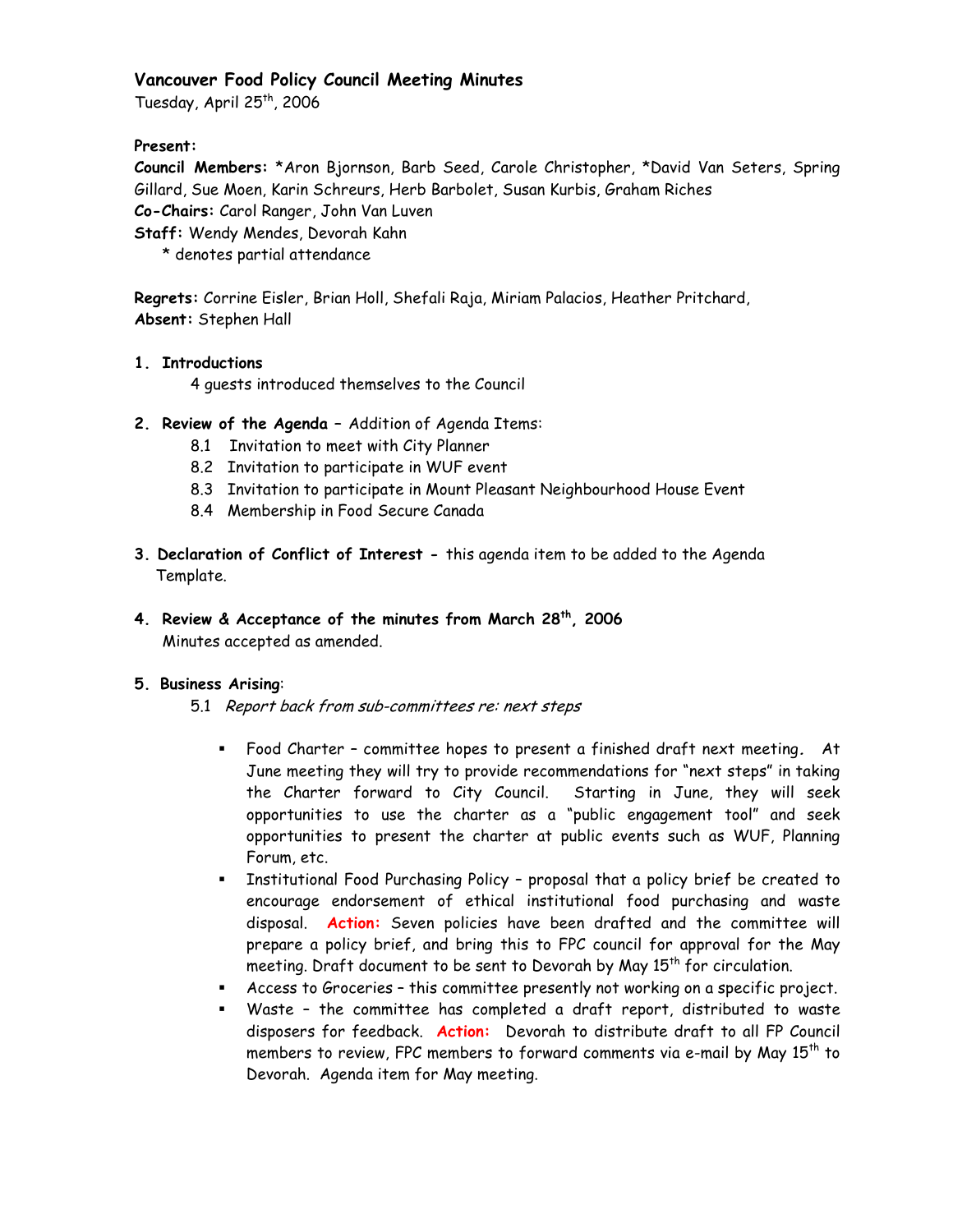- $5.2$ Review and follow-up of Action Items from March meeting:
- $5.3$ Steering Committee - volunteers Carole Christopher and Karin Schreurs. Alternates - identification of the number of alternates required. A policy is in place. Action: Susan Kurbis, Aron Bjornson, Shefali Raja all indicated a possible need for an Alternate.
- $5.3.1$ Communication Strategies - ad hoc committee report: communicated with Andrew Pask, who does communications for social planning -discussion is in process around using a newsletter template they have developed. Also focusing on development of key messages, and the "container piece". Committee will report back to FP Council next mtg. Devorah encouraged continued contact with city support staff.

### 6. Staff Reports:

- $6.1$ Food Policy Coordinator - consent
- $6.2$ Food System Planner - consent
- $6.3$ VFPC member reports - consent

### 7. Food Policy Council Business:

- 7.1 Next steps to implementation of (small work group) Small group reporters said they would provide notes: They are Spring, Carol R, Karin S, and David in the order below. I will remind them to send the essence of their report to Devorah.
- 7.1.1 debate & dialogue proposing that this activity occur over a meal, every 2 months. Out of this there may or may not be any action, but the content may be used on a fact sheet or assist in choosing award recipients.
- 7.1.2 educational initially containment; couple of criteria linked to goals and objectives. Important to be clear around the function of educational presentations.
- 7.1.3 food entrepreneurs & food awards while primarily intended for innovative businesses, recommend it be expanded to include others doing outstanding work in food system; journalist, academics, etc. Consider changing our meeting time to allow Media coverage that benefits everyone. Award should be given by City this group and edited the passage.) Councillor. (I was in
- 7.1.4 developing objectives identifying appropriate roles for the council, tracking monthly on the Agenda ...

# 8. Other Business:

- 8.1 Invitation to meet with Ian Sinclair, Urban Planner Friday, April 28<sup>th</sup> at 3 pm in the City Planners office - please rsvp with Wendy Mendes
- 8.2 Invitation from WUF (World Urban Forum) to participate in the International Earth Village Festival with a presentation or Resource table - June 20-25.
- 8.3 Mount Pleasant Neighbourhood House Event Jocelyn Hamel has organized an event for Saturday, June 3<sup>rd</sup> on the theme of gardening. Invited FPC to man an Information Booth. Action: Carole will forward the information to Jocelyn, that 1 or 2 members will participate.
- 8.4 Membership, Food Secure Canada seeking memberships, conference in October, in Vancouver. Membership is \$100 per year. The FPC decided by consensus to join Food Secure Canada. A representative will be needed to communicate with Food Secure Canada and bring information back to the FPC. Barb Seed volunteered.